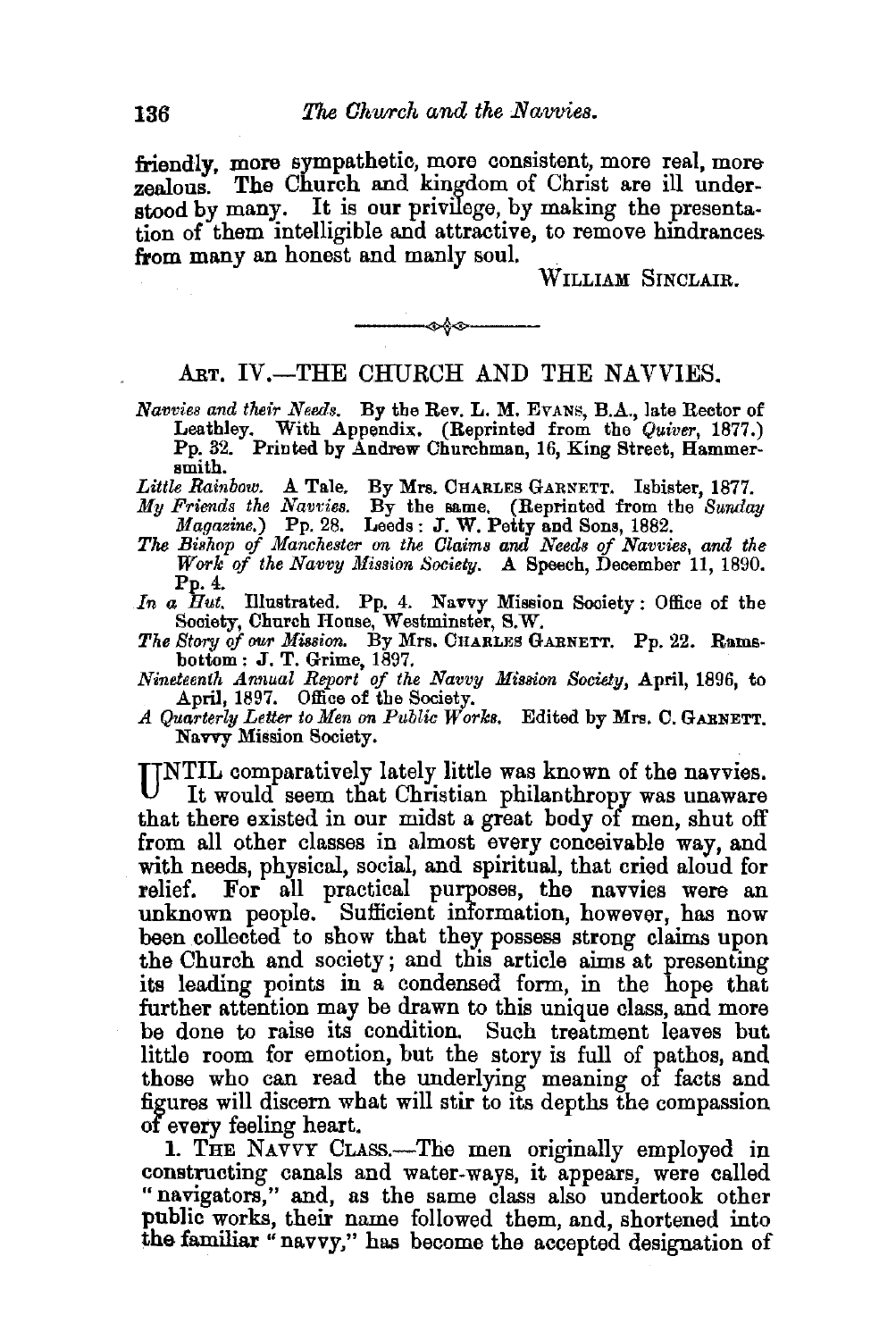this vast labouring tribe. Labourers of a typical kind they are indeed, for they are the strongest of all the labouring classes, and the work they perform can only be done by their own powerful limbs.

This body numbers in the aggregate 100,000, or upwards of the entire efficient strength of the Royal Navy. The navvies are a nomad class, having no settled home and wandering over the country wherever work offers. They possess their own strongly-marked characteristics and maintam their own customs. They are, in fact, as much wanderers as the gipsies, and as distinct from all other classes in society; but differ from them as being a home-bred stock, and in their sterling worth and honesty.

To these sons of Anak we owe our great railways, docks, canals, reservoirs, and sewerage works. It is estimated that in England and Wales there are now in course of construction 300 miles of railway ; twenty great reservoirs, some of which are remote from any town; 100 miles of water-track, either laid out or actually being made ; seven enormous docks ; and hundreds of miles of sewerage and similar works. These are the outcome of the rapid advance of comfort and civilization in our day, and are necessary for the health of our growing population. The Manchester Ship Oanal alone took the labour of 20,000 navvies. These facts all point to the great debt we owe to the navvy class.

Now, if we consider the effect upon the navvies of their wandering life, it will be seen that they form a great disfranchized class. It is not merely that, having no settled home, they are unable to qualify for the parliamentary or municipal vote. That is a minor, though not an unimportant, matter. But, beside this, they are outside all that network of civilization with which the framework of our society is encompassed. Difficult as it may be to credit, and still more difficult to grasp the full significance of it, the navvies are outside the Parochial System, the Poor Laws, the Education Laws, the Sanitary Laws, and the Drink Laws; and are, in a word; absolutely excluded from all our social organizations.

2. HABITS AND CusTOMS.-The navvy's work taking him for the most part away from towns, and being essentially temporary, it would be impossible to find cottage accommodation for the numbers gathered together wherever a railway has io be constructed or a reservoir excavated. They therefore live chiefly in huts, constructed near the scene of their operations and grouped in settlements. These dwellings they erect themselves under the direction of the contractor, and, when they leave, they take them down and remove them.

These huts are uniform in plan. The material is wood pro-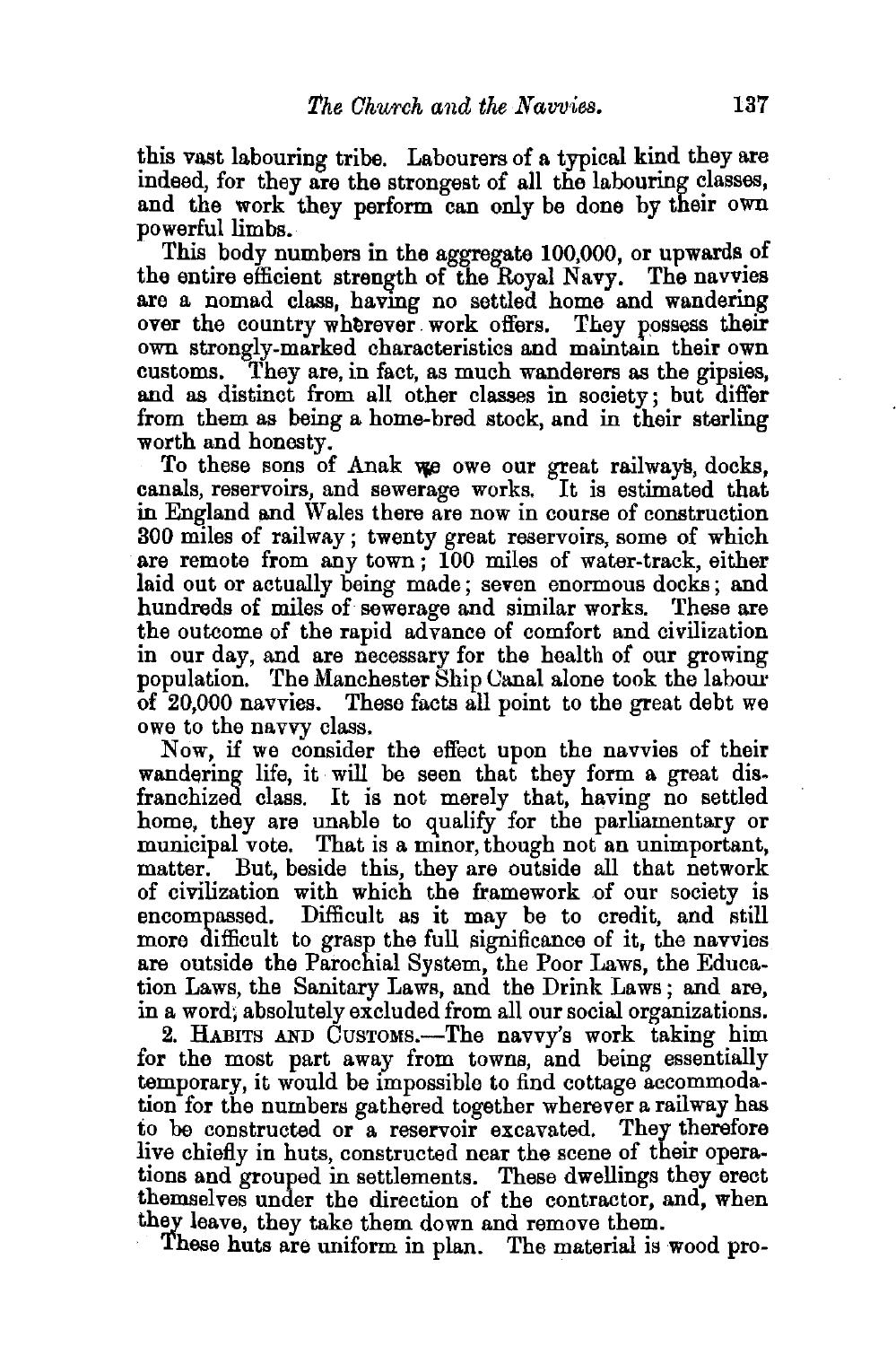tected by roofing felt. You enter the kitchen, which serves for the general "living" room and is furnished with tables and forms. On one side is a door opening into the men's sleepingchamber, and on the other one leading into- the landlord's family bedroom. In this kitchen the men take their meals, and sit by the fire with their pipes, newspapers, and dominoes after the work of the day is done. If a navvy falls sick, there is no separate place in which he can be nursed. He has to lie amongst his companions as they rest from the toils of .the day.

The work of a navvy is fraught with danger. Sometimes by a fall from an engme ; sometimes by a waggon accident, while conducting the dangerous operation of "tipping," or throwing over a load of soil for the railway embankment; sometimes, by a fall of rock or earth in a tunnel, a navvy labourer will lose limb or life. It has been computed that, for every mile of railway, a navvy has sacrificed a limb, while every tunnel has cost from one to twenty lives. In the Arthington Tunnel thirty-six lives were lost. Add to these the dangers to life arising from exposure, carelessness, neglect, and want of proper infirmary accommodation, and we shall scarcely wonder that an old navvy is seldom seen.

The dress of the navvy is characteristic. Strong lined cloth or velveteen coat; plush waistcoat; white trousers, or knee-breeches and woollen stockings ; warm thick shirt and heavy boots; and sometimes a sealskin cap. His tools are such as the pickaxe, the spade, and the wheelbarrow. His food is necessarily very supporting and abundant, or it would be impossible to perform the work. These requirements make a navvy's expenses considerable, and although the wages are fairly good, leave him but little for himself. Besides this, they are often the victims of unscrupulous tradesmen, who prey on their necessities, and are frequently charged ruinous prices for the roughest sleeping accommodation where huts have not been provided.

Navvies are very kind to any of their "mates" who are sick or injured, and will sometimes sit up to nurse them, and contribute freely towards their needs from their own hardearned wages. Generous and confiding to a fault, they will entrust their money for safe-keeping to landladies, who, if dishonest, will keep back the larger part of it. A navvy will sometimes weary of the station upon which he works, and then a singular custom obtains. On his leaving to go " on tramp," he can claim a shilling from eaeh of the men at work. This is known as " the tramping bob," and the custom, as may. easily be imagined, is subject to frequent abuse. To any in need, a navvy will lend or give freely; sometimes his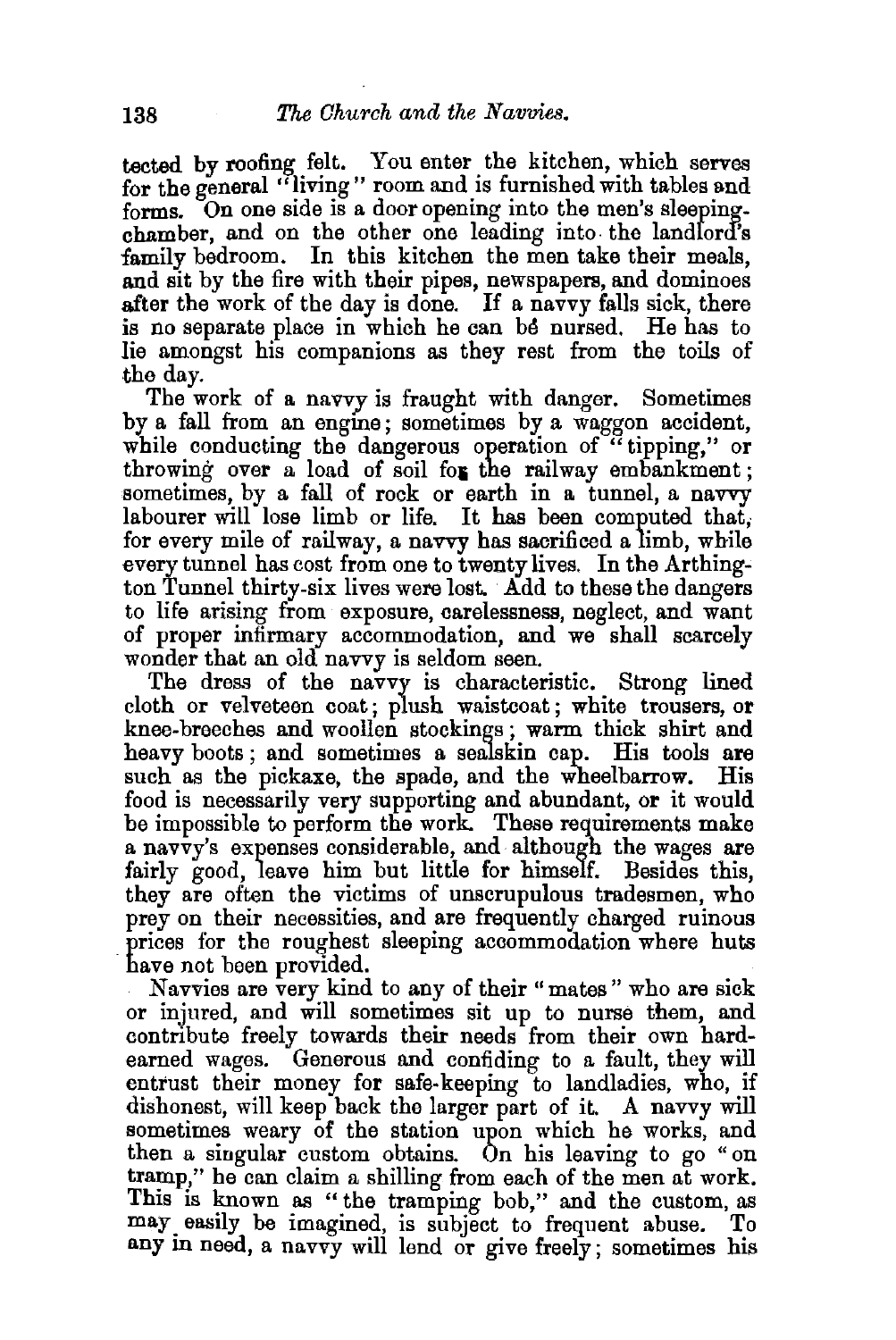all. Navvies never beg. They have been known to walk for days without food rather than do so. They are fond of travelling about the country, and thoroughly enjoy a railway journey.

One confusing custom is their use of aliases. A man is known more often by a nickname than by his own name. This will be drawn either from his personal appearance or from the place he comes from. Owing to this cause, it is difficult to identify a man amid new surroundings, and members of families become almost hopelessly lost to each other. Here the Quarterly Letter of the Navy Mission Here the Quarterly Letter of the Navvy Mission Society often renders valuable assistance.

Their isolation from other classes produces habits of their own, often of evil tendency. Drink is still rife amongst them. Bad language was formerly their ordinary speech, though less common to-day. Marriage between navvy couples was hardly the rule, but in this respect a great improvement has been<br>wrought. A navyy missionary states that, through the A navvy missionary states that, through the circulation of literature dealing with this subject, the whole tone of navvy life has been clianged. Before mission-rooms were established in their midst, Sunday was known as " hair- ·cutting day," and was chiefly interesting from dog-racing and prize-fighting. These practices have now received a check.

3. NAVVIES AND THE OTHER CLASSES.-The settled inhabitants usually regard the navvies working amongst them with a mixture of fear and contempt. Hardly, indeed, are they recognised as belonging to the human race. A woman, narrating an accident, stated that " three men *and a navvy* " had been killed. As a rule, they do not get a fair chance to win a position amongst the other classes. We have seen at what cost they obtain the barest shelter and common necessaries. Even the clergy have shown their aversion to them. "A navvy! give him three months!" was what they had to expect from magistrates. They are perfectly aware of the ~stimation in which they are held, and bitterly resent it. They laugh at the fear felt for them as absurd, but despise the cowardly and selfish spirit of those who indulge it. Outlawed, the pariahs of society, with no welcome anywhere, it is no wonder that they lived so long in barbarism. There were no reading-rooms open to them; no religious services, Sunday-school or night-school provided for them; and the ordinary religious agencies were unable to meet their requirements. The manager of one works, twenty years ago, wrote: "We have been here four years, and we have never been visited by any minister. Our job is nearly finished. No one has ever so much as sent us a tract to read on a Sunday." 'To do the parochial clergy justice, very few of them have the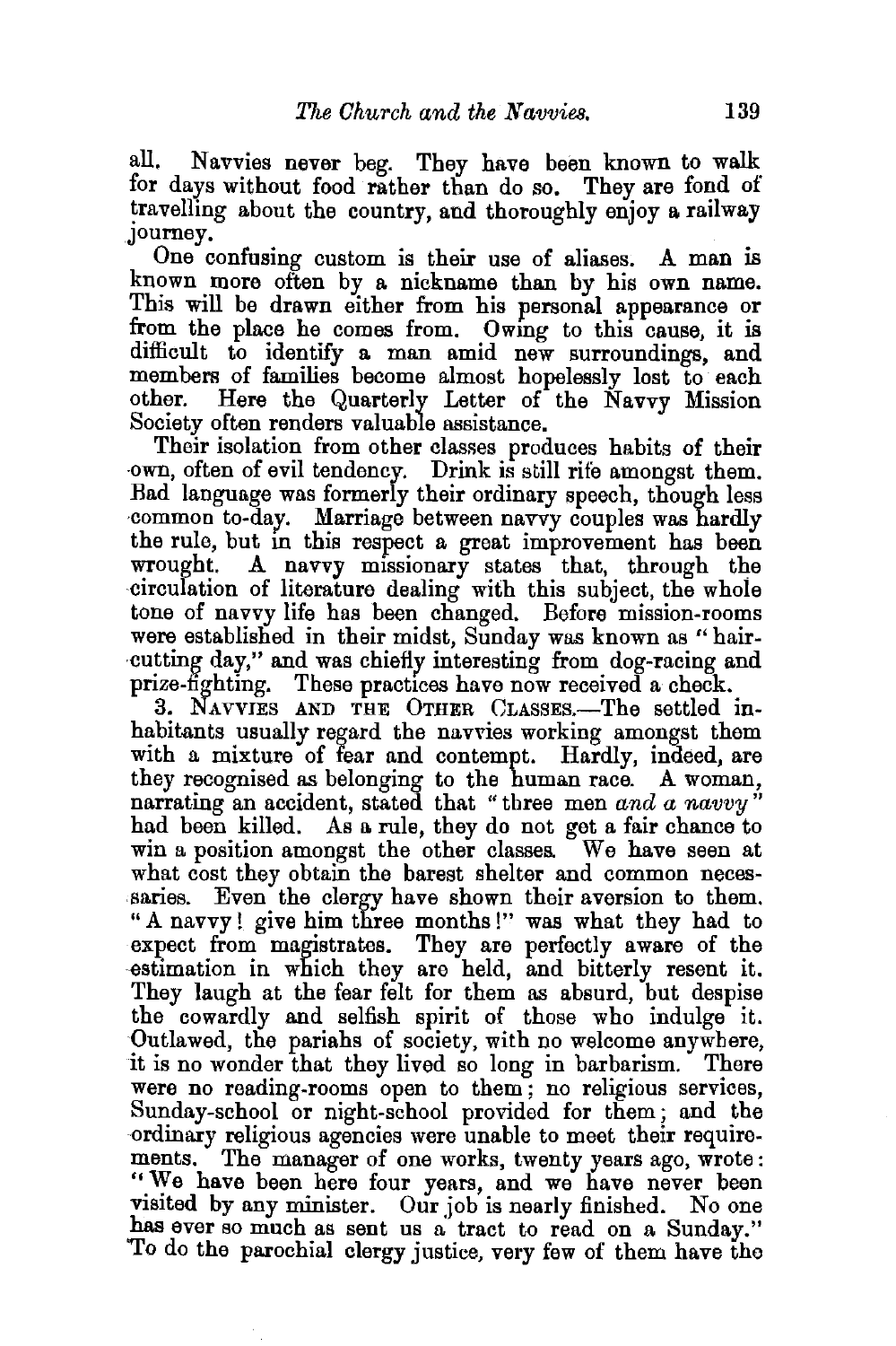opportunity, the aptitude, or the means, without special aid,. to minister with efficiency to this class of men.

4. BEGINNINGS OF CHURCH EFFORT AMONG NAVVIES.-Thirty years ago there was no organized attempt to bring the Gospel to the navvy. It is true that a few earnest, sporadic· efforts had been made, notably by Miss Marsh, who has told the story in her "Light for the Line," and by Canon (afterwards Dean) Fremantle. But these were purely local, and the good influences did not follow the men when they left the favoured neighbourhoods. Navvies, being a nomad class, require a nomad mission. Like the Israelites in the desert, they must drink of a spiritual rock that follows them. Their· tabernacle must be one that can be taken down and removed, if it is to stand ever in their midst the symbol of God's presence among them.

Such an organization has been found in the happily-devised work of the Navvy Mission, of the inception of which we must now give a brief account.

5. ORIGIN OF THE NAVVY MISSION SOCIETY.—In the year 1870 a large reservoir was being constructed at Lindley Wood,. in Wharfedale, to store water for the town of Leeds. The curate of the neighbouring town of Otley, the Rev. L. M. Evans,. afterwards Rector of Leathley, began to visit the men, and became deeply interested in them. By his efforts a small wooden church was built, and another room adapted· to a. reading-room and school. Services were held by him and attended by the navvies. Other workers joined, stirred by his earnestness, and continued the mission until the settlement broke up on the completion of the work. The effect was to change the whole tone of navvy society on the spot. The children were gathered into the day and Sunday schools; the men into the night-school; and the Church services were hearty and well attended. But on inquiry, it was found that scarcely anything was being done elsewhere. Unless some general movement were made, the good impressions that had been made would be obliterated. The first step was to form the Christian Excavators' Union, which, beginning with twenty-five members, has increased to upwards of 600. The mission-work was transferred to Swinstey, six miles from Lindley Wood, where another reservoir was being made, and 400 men, with their women and children, were living in huts.

In 1877, two articles written by Mr. Evans appeared in the *Quiver*, and a tale entitled "Little Rainbow," by Mrs. Charles Garnett, based on her experience as a worker at Lindley Wood, was published. A circular was issued appealing for funds, and resulted in the formation of the Navvy Mission Society the following November. Mr. Evans, now in an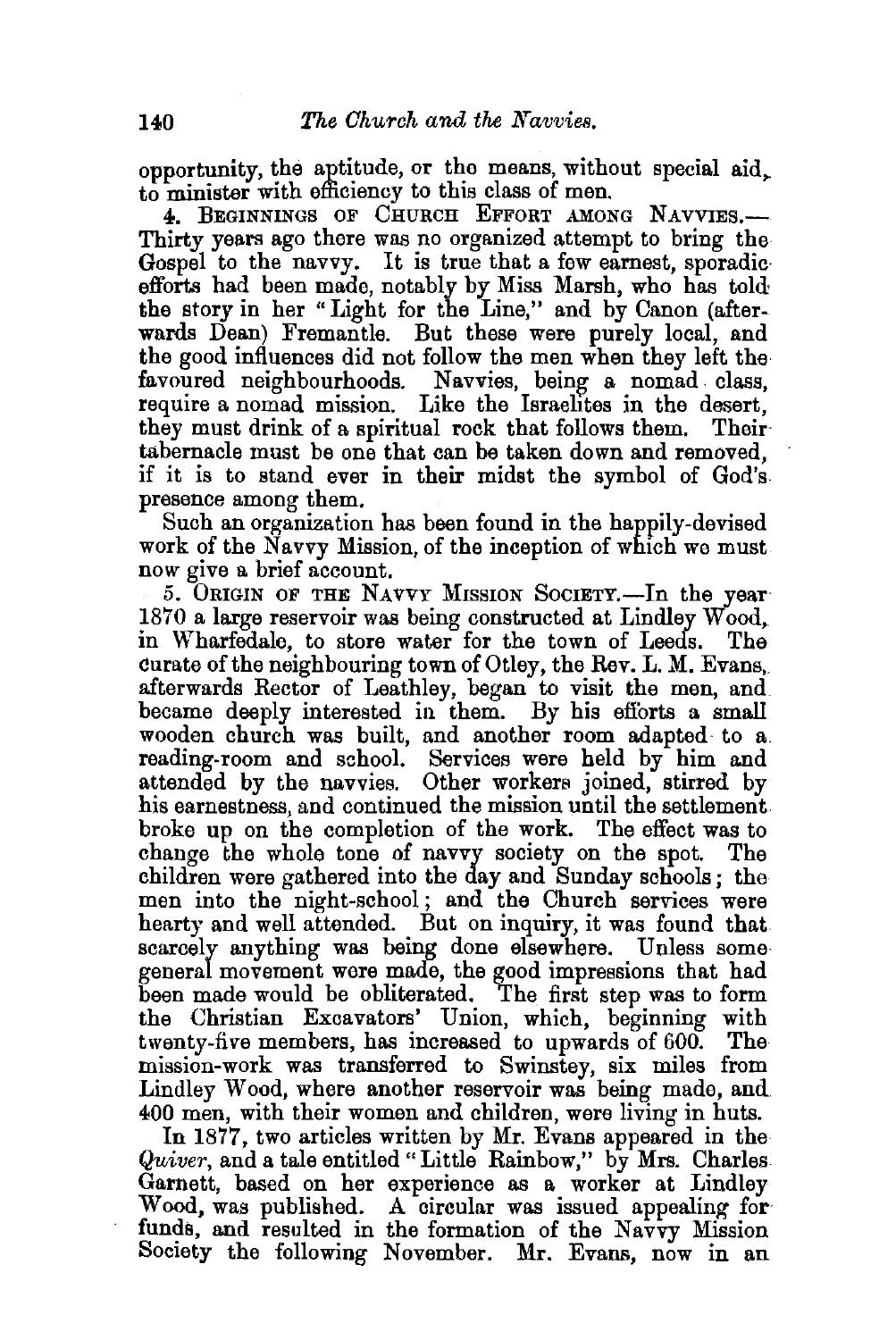~dvanced stage of consumption, acted as honorary secretary, but the following year rested from his earthly labours. The late Dean Fremantle, of Ripon, one of the pioneers of Navvy work, threw himself into the young Society, as did also Canon Jackson, of Leeds. Since then the Society has continued its useful labours, the object of which is to promote the spiritual welfare of this class ; to collect and publish information as to their condition, and thus elicit the sympathy and help of more favoured classes ; and to provide a channel through which funds may be most efficiently and economically administered.

In co-operation with the local clergy Missions are organized for the various stations, and grants are made towards the employment of Scripture-readers. The work is conducted on the lines of the Church of England, and a modified form of the Church Service is found to be the best possible instrument for supplying the religious wants of navvies. The salaries of workers amount to over  $\pounds4,000$  a year; towards which the Society grants  $\pounds1,300$ , the rest being raised locally. The Society grants  $£1,300$ , the rest being raised locally. Society owns fourteen Mission Rooms, twenty-seven more being provided by contractors and six by local missions. Most of these are moved about from place to place, as required. There are forty-six lay missionaries who visit the men in the dinner-hour, and also the huts. They hold Sunday and weekday services, Bible classes, prayer meetings, temperance meetings, entertainments, Sunday and night schools, savings banks, mothers' meetings, ambulance classes, and any other gatherings conducive to the general welfare of the men and their families. There are fifty-two stations at present. There are fifty-two stations at present. Besides these workers, there are two chaplains and two clerical secretaries who organize and superintend the missions. The devotedness and ability of the workers are well tested and proved. Christmas gifts of clothing are made annually by friends of the mission, and are highly valued by the navvies and their families. A quarterly letter to men on public works, with a record of births, deaths, marriages, and accidents, as well as a complete list of works throughout the country, is freely circulated among the men, and is so much valued that they annually contribute a large sum towards the expense of printing. The "Navvy's Guide," as they call it, contains remarkably plain and direct treatment of the sins frequent among them, and reads to the uninitiated very quamtly. Last year 145,000 of these were issued.

The influence of ladies upon the men is a notable feature of the work. Mrs. Garnett still continues her unwearied labours, and many other lady workers have arisen in the local missions. The navvies welcome their frank and kindly advances and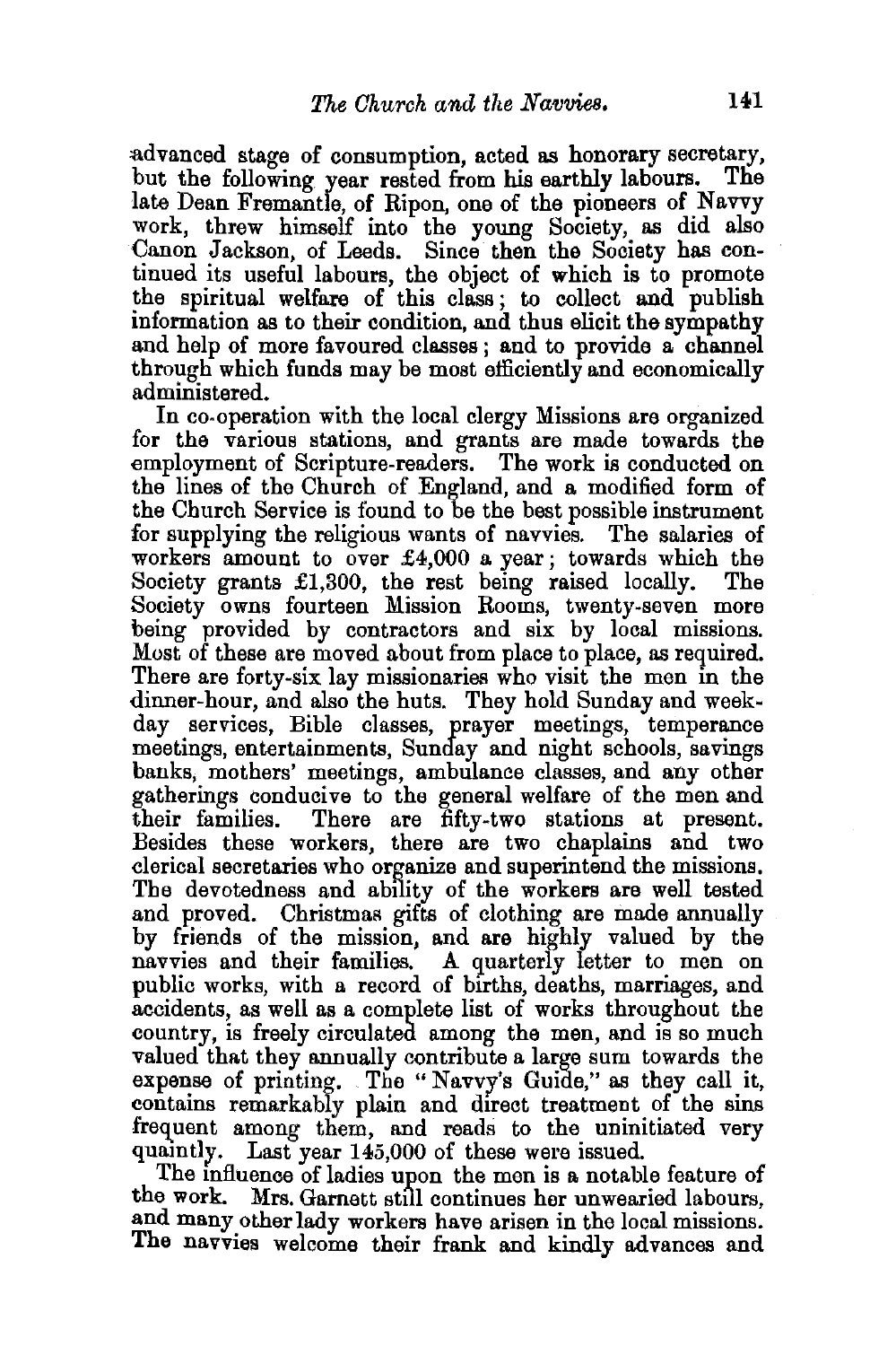their practical counsel and assistance. The more delicate a lady appears to be, the more, it would seem, she appeals to their chivalrous feelings. At all events, the influence they rapidly yield to ladies is unbounded.

It must be remembered that the Navvy Mission is not one among several societies of the same aim, but the only one working amongst navvies ; so that, were its efforts to cease, there would be nothing to hinder a relapse into the barbarism of the past.

6. RESULTS.-The results of the work have been great. Prize-fighting and riotous orgies have received a check. Moral tone has improved, and marriage is now far more general. Many have become total abstainers-a wise step in presence of the illegal sale of drink in huts. A navvy is reported to have said: "The Navvy Mission has changed all our works. It has raised our class ; it has taught people to respect us, and it has taught us to respect ourselves." A number of men have been presented for confirmation and admitted as communicants. From personal experience in administering the Holy Communion to navvies, the writer can aver that no more devout recipients could be desired. This kind of navvy, though a numerically small proportion of the whole class, is exercising a powerful influence upon the rest. One happy result has been the establishment of a similar society in Scotland, which is stated to have a superintendent and eight missionaries. An effort has also been made for foreign navvies, principally Italians and Scandinavians. The condition of navvies in America is reported to be very bad, and it may be hoped that the Christianity which has freed the negroes will do something for the white slaves.

7. CONCLUDING REMARKS.-What we now have to aim at is to bring the navvy class within the operation of the beneficent laws, already named, from which they are practically excluded. We trust also that contractors will make a conscience of providing sufficient hut accommodation, and of preventing overcrowding. Managers can do much to check the sale of drink in huts. Sanitary authorities can have the settlements properly inspected and dangers to health removed. Educational authorities can provide for the children. But no greater service can be rendered than by strengthening the income of the Mission, now only  $\pounds4,000$  a year, to enable it to grapple more effectively with the needs of this great class. If some philanthropic member of Parliament would take up the cause of the navvies, something might be done by legislation to improve their condition. It might even be found possible to enfranchize them, and thus give them the same voice in the affairs of the nation. possessed by other working